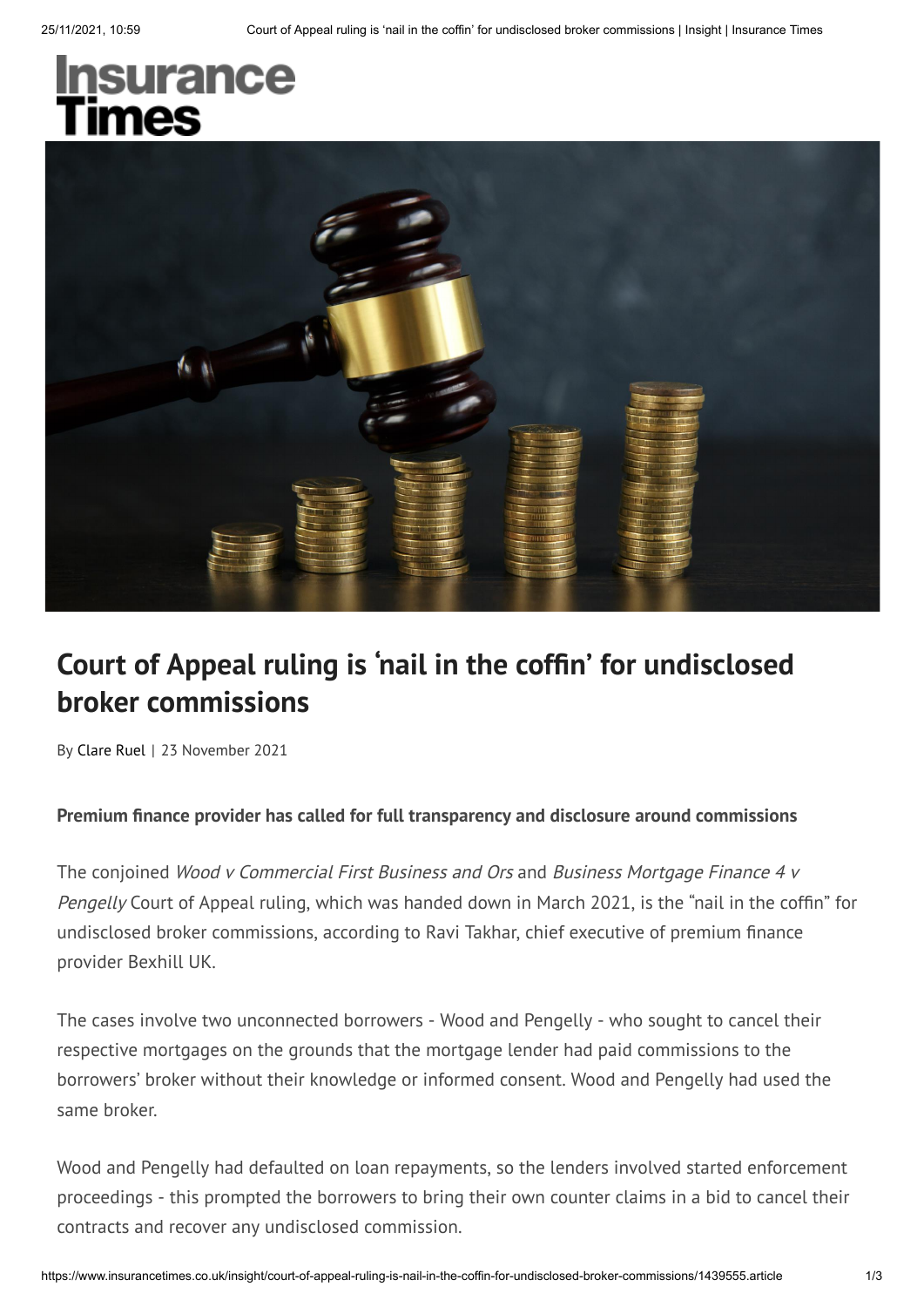The two cases brought to the forefront discussions around fully and half secret broker commissions.

### **Level of disclosure**

The Court of Appeal ruled that there was "no fiduciary duty required to find liability" - meaning that the broker's failure to disclose its commission meant that both Wood and Pengelly were entitled to claim.

As a result of the judgment, the broker involved must now inform the relevant parties of the actual level of commission charged - failure to disclose this information could see the lenders demand a repayment of the commission.



**Read more…Brokers set to be 'squirming' as FCA xates on product value**

Not subscribed? Become a subscriber and access our premium content

Heather Rankin, senior associate in London at law firm Herbert Smith Freehills, explained: "In both cases, the broker's terms and conditions provided that 'we may receive fees from lenders with whom we place mortgages. Before we take out a mortgage, we will tell you the amount of the fee in writing.'

"The Court of Appeal held that these terms meant that the borrowers were entitled to assume that, because the broker had not disclosed any fees, they had not been paid. As a result, the fees received by the agent were a secret commission."

Takhar told *Insurance Times*: "Not many brokers disclose the commission they are making on finance to customers. Effectively, [brokers] are all now susceptible to a claim from the borrower to say 'pay the commission you made back'.

"The long and short of it is that there [are] billions of pounds of premium finance written every year and brokers are not disclosing how much they are making to the customer.

"Effectively, there is over 10 years, billions of pounds of claims against lenders for those commissions and then against brokers."

> Takhar recommended that going forward, brokers should disclose their commissions - as well as the exact commission from their premium nance lender - to avoid potential claims being made against them. This is especially pertinent considering the FCA's renewed focus on fair value.

**Read more…New premium nance rules – what does it mean for the industry?**

## **Fair value and transparency**

Historically, brokers have not disclosed these commissions, according to Takhar. He believes this is because brokers' commissions are quite high